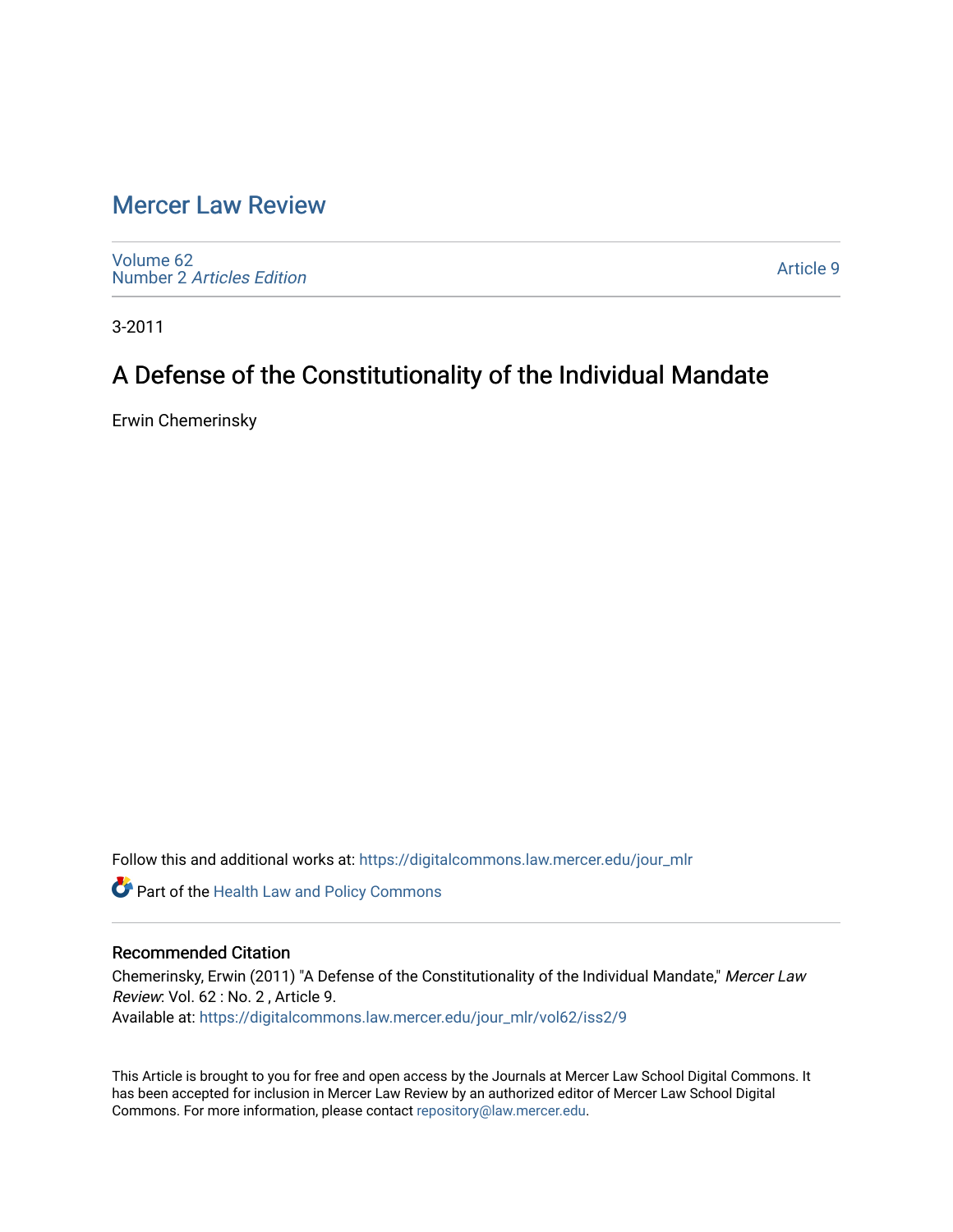#### **A Defense of the Constitutionality of the Individual Mandate**

#### **by Erwin Chemerinsky**

Under current constitutional law, I do not think this is a close question. It is quite clear that this law is constitutional because it exercises Congress's power. Lest this be taken as the observation of a liberal law professor, Charles Fried-whom no one would call a liberal law professor, former Solicitor General in the Bush Administration-said on Fox television that he had recently been to Australia and purchased a kangaroo hat, and he would eat that hat if the Supreme Court were to declare this law unconstitutional. While I do not find a hat made out of kangaroo skins to be politically correct, and I would be amused to watch Professor Fried eat the hat, I think he is going to be spared this indigestion. He is absolutely right that it is hardly a colorable claim that this law is unconstitutional.

Since **1937,** the Supreme Court has struck down no major social program. In fact, you have to go back to when the Supreme Court was invalidating New Deal legislation. I do not think the Supreme Court is going to start here **by** striking down the health care legislation. In fact, to strike down the health care legislation would require the Supreme Court to pull the threads of many different aspects of post-1937 constitutional law. The temptation might be to say, "Well, there are five conservative Justices; maybe they are not willing to depart from much of post-1937 constitutional law." But remember, so much of the conservative rhetoric over the last several decades has been against judicial activism. It would be an enormous act of judicial activism to strike down this legislation.

**I** think the real objection to the individual mandate has nothing to do with the scope of Congress's power. It is really an objection to forcing people to buy insurance if they do not want to buy insurance. There is an unarticulated sense that individuals should have a liberty interest to not have health insurance if they do not want to. But not even the strongest opponents of the legislation make that argument, because in post-1937 constitutional law, that is not a colorable argument. The Supreme Court has made it clear in terms of due process that the government can regulate the economy so long as it has a rational basis for doing so. Certainly, Congress has a legitimate interest in making sure that everybody in the country has health care, and it is reasonable to require that everybody either purchase it or pay something to cover the costs.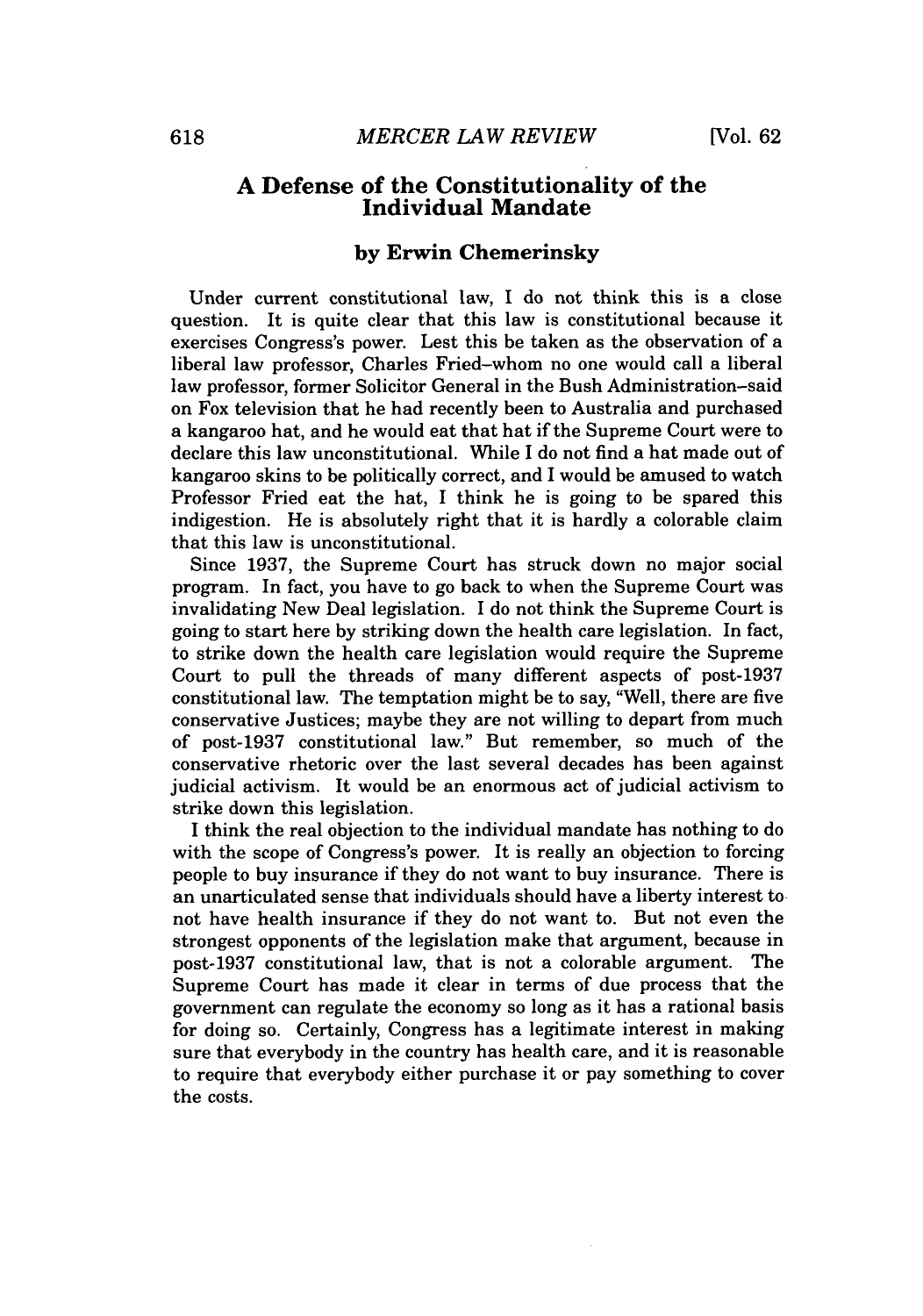The reality is everyone is going to need health care at some point in their life. **If** somebody has a communicable disease, the government can require that it be treated. If somebody is in an automobile accident, they will be taken to the local emergency room and provided treatment. So, requiring that everybody have health insurance is certainly reasonable to meet post-1937 due process requirements.

That, then, is not the basis for the challenge. As Professor Barnett says, the focus of the lawsuits has been on whether or not the individual mandate fits within the scope of Congress's authority. Like Professor Barnett, I want to talk about the Commerce Clause and the Necessary and Proper Clause, but I will come to a very different conclusion.

In terms of the Commerce Clause, I think the one thing that Professor Barnett and I can agree to is the test that the Supreme Court has followed since *United States v. Lopez*<sup>72</sup> in 1995, and it is one familiar to all of us. The Supreme Court there said that Congress can act under the Commerce Clause in three circumstances. First, Congress can regulate the channels of interstate commerce; second, Congress can regulate the instrumentalities of interstate commerce and persons or things in interstate commerce; and, third, Congress can regulate activities with a substantial effect on interstate commerce.<sup>73</sup> The Court clarified that Congress can regulate economic activities which, taken cumulatively, have a substantial effect on interstate commerce.

I want to focus initially, as Professor Barnett does, on the third prong of the test. The one thing that Professor Barnett omits, and which was also omitted **by** the federal district court in Virginia that struck down the plan, is that the Supreme Court has said that Congress can act under the Commerce Clause so long as it has a rational basis for believing that one of these three requirements is met. So, as to the third prong of the test, in *Gonzalez v. Raich*<sup>74</sup> the Supreme Court specifically said Congress may act so long as it has a rational basis for believing that it is regulating economic activities that substantially affect interstate commerce.<sup>75</sup> This tremendously lessens the burden on the government because the rational basis test is so deferential. And I find it striking that when the federal district court in *Virginia v. Sebelius <sup>6</sup>* granted summary judgment to the challenges, it did not mention this aspect of *Gonzalez v. Raich.* This language of Congress only needing a rational basis is not new to *Gonzalez v. Raich.* It goes back to cases like

**76. 702** F. Supp. **2d 598** (2010).

**<sup>72.</sup>** 514 **U.S.** 549 **(1995).**

**<sup>73.</sup>** *Id.* at **558-59.**

<sup>74. 545</sup> **U.S. 1 (2005).**

**<sup>75.</sup>** *Id.* at **2-3.**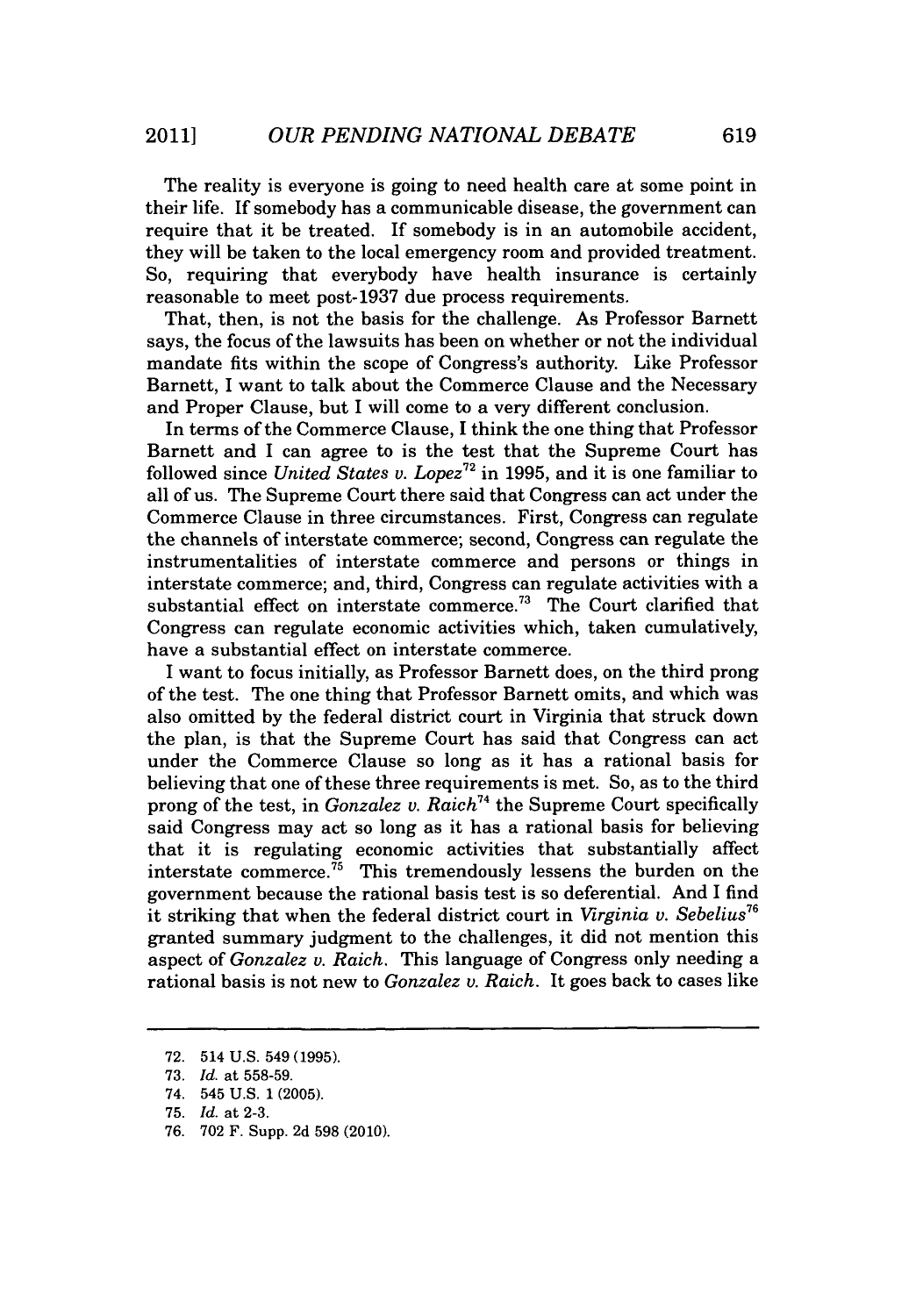## *Heart of Atlanta Motel, Inc. v. United States" and Katzenbach v. McClung."*

So, the question is whether Congress has a rational basis for believing that an individual mandate is economic activity that has a substantial effect on interstate commerce? Is it economic activity? Professor Barnett, like the federal district court in Virginia, implicitly assumes that economic activity requires that there be an economic transaction. The implicit argument is that Congress can regulate only economic transaction activity, but that is just not so. Take *Gonzalez v. Raich.* There, the Supreme Court said growing a product that is part of a larger crop that is bought and sold in interstate commerce is economic activity." *Gonzalez v. Raich* changed the law because it broadened what counts as economic activity. Economic activity includes Angel Raich growing marijuana for her own home consumption and use.

In fact, lower courts have consistently recognized, even since *Lopez,* that economic activity does not require an economic transaction. Take as an illustration the Federal Drug Free School Zone Act<sup>80</sup> that makes it a federal crime to have illegal drugs within **1000** feet of a school. Every federal district court found that this was constitutional, even after *Lopez.* Possessing drugs is economic activity because there is a relationship of drugs to the overall economy. As another example, the federal law prohibiting carjacking was adopted **by** Congress under its Commerce Clause authority. **By** definition, there is no economic activity in the sense of a commercial transaction, but every lower court that has considered the federal carjacking law<sup>81</sup> has held it to be constitutional.

From this broad perspective of what counts as economic activity, the individual mandate clearly fits within the definition. Whether a person purchases or does not purchase health care is economic activity. The act of purchasing health care is, **by** definition, economic activity. Congress, here, is compelling economic activity. Even the choice to not purchase health care is economic activity because if a person makes a choice not to purchase health care, the person is making the economic decision to purchase something else or save the money-it is still economic activity. Put simply, if Angel Raich growing marijuana for her own home consumption is economic activity, then certainly the choice whether to engage in an economic transaction to buy or not buy health care is economic activity as well.

**<sup>77. 379</sup> U.S.** 241 (1964).

**<sup>78. 379</sup> U.S.** 294 (1964).

**<sup>79.</sup>** *Raich,* 545 **U.S.** at **25.**

**<sup>80.</sup>** 21 **U.S.C.** *§* **860 (2006).**

**<sup>81. 18</sup> U.S.C.** *§* **2119 (2006).**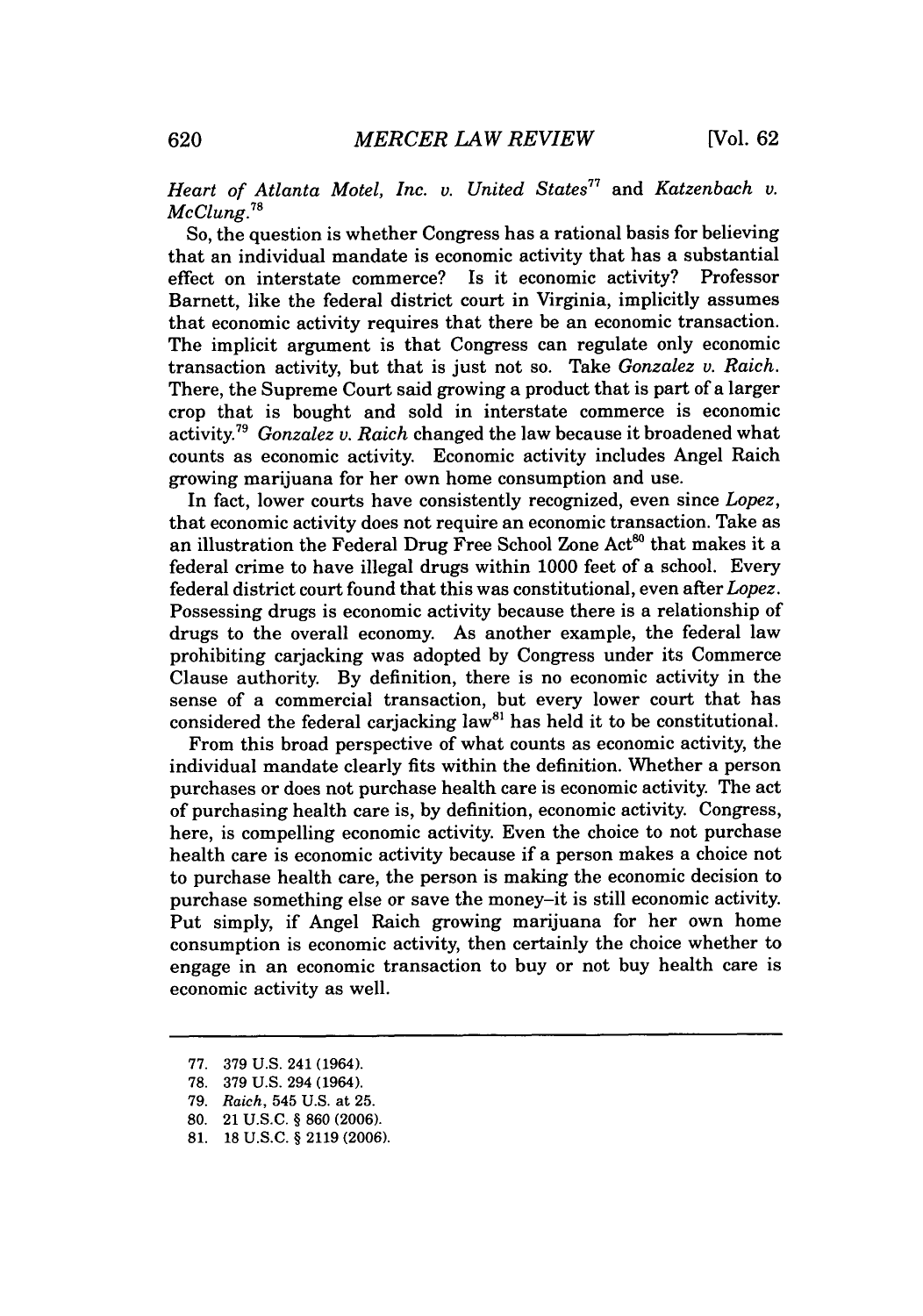The other part of the test is that the activity has to have a substantial effect on interstate commerce. The health care industry is about **\$800** billion in the United States economy, and that says that what Congress is doing here clearly does have a substantial effect on interstate commerce. So, just as Angel Raich growing marijuana for her own consumption or Filburn growing wheat for his family to eat is economic activity that Congress can regulate, so is this.

Now, what Professor Barnett kept saying in his presentation and what was featured in the briefs of those challenges is that this law is unprecedented, that Congress for the first time is compelling economic activity. That is simply wrong. Consider, for example, the Civil Rights Act of 1964. Title II requires that hotels and restaurants not discriminate based on race. In other words, hotels and restaurants that do not want to accommodate or serve African customers, who want to refrain from economic transactions, are compelled to engage in an economic transaction. That law is compelling economic behavior, and, as you know, the Supreme Court in *Heart of Atlanta Motel, Inc. v. United States* and *Katzenbach v. McClung* upheld it as constitutional, and in every subsequent Commerce Clause case, the Court has sided with those decisions approvingly.

There are other instances where Congress has compelled economic activity **A** case that **I** think is somewhat relevant here but that has not been cited is *Johanns v. Livestock Marketing Ass'n."* Congress required that every cow producer pay a **\$1.00** fee for every head of cattle into a fund to be used for commercial advertising to encourage beef consumption. Congress was forcing an economic transaction-paying in the money for the purpose of other economic transactions, commercial advertising. The Supreme Court upheld the law as constitutional. Think of the federal pollution control laws," all of which were adopted **by** Congress under the Commerce Clause authority. Every time a business or industry is required to put pollution control devices in, they are forced to purchase the devices and engage in economic activity. So, it is just wrong to say that Congress never compels economic activity.

Professor Barnett invokes *Lopez and Morrison,* but this is far different from those cases. *Lopez* was about a gun near a school; *Morrison* was about a sexual assault. Those are far more removed from the American economy than an almost trillion-dollar industry, the health care industry. Here, as **I** said, there is an economic transaction going on, albeit one that is being forced **by** Congress.

**<sup>82.</sup>** 544 **U.S. 550 (2005).**

**<sup>83.</sup>** 42 **U.S.C.** *H§* **7401-7671 (2006).**